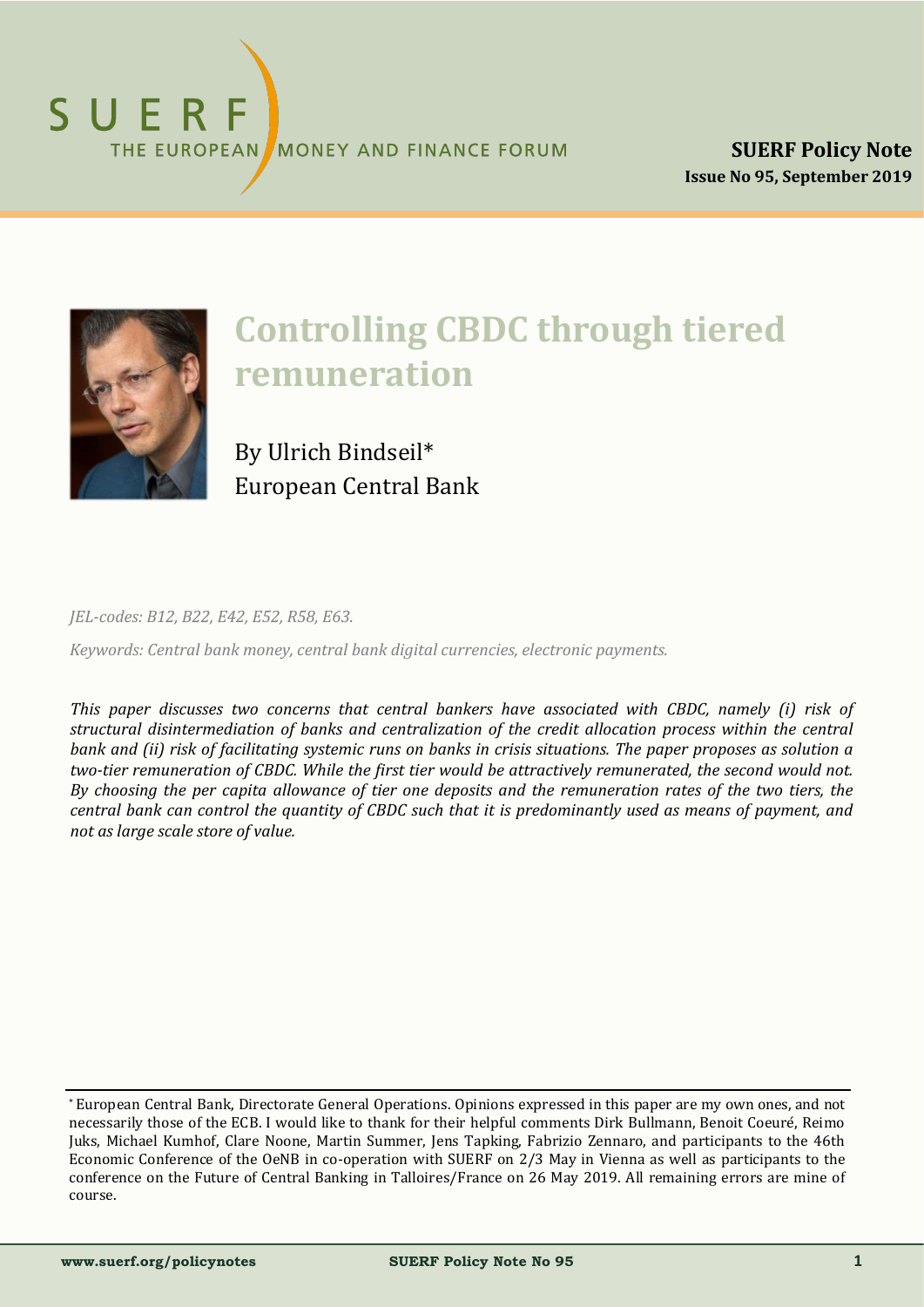#### **1. Introduction**

Both academics and central banks have recently started to analyze merits and dangers of introducing central bank digital currencies (CBDC), i.e. some form of central bank money handled through electronic means and accessible to the broad public.<sup>1</sup> CBDC could therefore be considered a third form of base money, next to (i) overnight deposits with the central bank, currently available only to banks, specific nonbank financial firms, and some official sector depositors; (ii) banknotes, being universally accessible but arguably of limited efficiency and relying on old technology. Some publications distinguish the case of "wholesale" and "general purpose" CBDC, the former being only accessible to certain firms, while the latter universally accessible to all households. This paper discusses issues relating to general purpose CBDC implemented in the form of deposit money. A number of quite diverse **benefits of CBDC** have been put forward in the literature. The more important ones are briefly discussed below.

#### **Efficient retail payments**

CBDC offers a number of advantages with regards to the convenience, efficiency, stability and accessibility of retail payment. While electronic payments with all their efficiency gains have been possible for some decades on the basis of commercial bank money, offering electronic payments directly in central bank money could have additional advantages. A comprehensive analysis of these justifications of CBDC can be found for example in Sveriges Riksbank's (2018) second report on the e-krona project. Collapsing demand for cash in the absence of CBDC would imply that citizens would no longer have access to the central bank balance sheet. In that state of the world, trust in the currency would entirely depend on trust in financial intermediaries issuing and managing commercial money.

#### **Prevent illicit payment and store of value with central bank money**

This argument, which assumes a discontinuation or at least strong reduction in the role of banknotes, is developed in most detail by e.g. Rogoff (2016). Obviously, this motivation of CBDC would not apply if CBDC circulate as *anonymous* token money even for high amounts. Some, like Häring (2018), who are strongly pre-occupied with the privacy of payments and fear that internet retailers and state authorities use payments data to eventually curb the freedom of citizens, will not agree with this specific argument for CBDC.

#### **Allows overcoming the ZLB as one may impose negative interest rates on CBDC**

For example, Dyson and Hodgson (2016) argue that "if digital cash is used to completely replace physical cash, this could allow interest rates to be pushed below the zero-lower bound." Rogoff (2016) develops this argument in detail. By allowing overcoming the zero-lower bound ("ZLB") and therefore freeing negative interest rate policies ("NIRP") of its current constraints, a world with *only* digital central bank money would allow for – according to this view - strong monetary stimulus in a sharp recession and/or financial crisis. This could not only avoid recession, unemployment, and/or deflation but also the need to take recourse to nonstandard monetary policy measures which have more negative side effects than NIRP. Opponents of NIRP will obviously dislike this argument in favor of CBDC, and will thus see CBDC potentially as an instrument to overcome previous limitations of "financial repression" and "expropriation" of the saver.

#### **Financial stability and banks' moral hazard**

This argument in favor of CBDC relate to the vision that CBDC is a tool to make feasible the "sovereign money" idea, i.e. a monetary system in which banks would no longer "create" sight deposits and thus means of payment (Häring, 2018, 214-223, Mayer and Huber, 2014). For example, Dyson and Hodgson (2016) consider that CBDC "can make the financial system safer: Allowing individuals, private sector companies, and non-bank financial institutions to settle directly in central bank money (rather than bank deposits) significantly reduces the concentration of liquidity and credit risk in payment systems. This in turn reduces the systemic importance of large banks and thereby reduces the negative externalities that the financial instability of banks has on society. In addition, by providing a genuinely risk-free alternative to bank deposits, a shift from bank deposits to digital cash reduces the

<sup>1</sup>Recent publications include Engert and Fung (2017), CPMI-MC (2018), Kumhof and Noone (2018), Sveriges Riksbank (2018), Armerlius et al (2018), Juks (2018), Nessen et al (2018) – see also the further literature referenced there. According to the survey of Barontini and Holden (2019, 7), 70% of responding central banks are currently engaged in CBDC work. Five central banks would be progressing on, or running pilot projects (p. 8).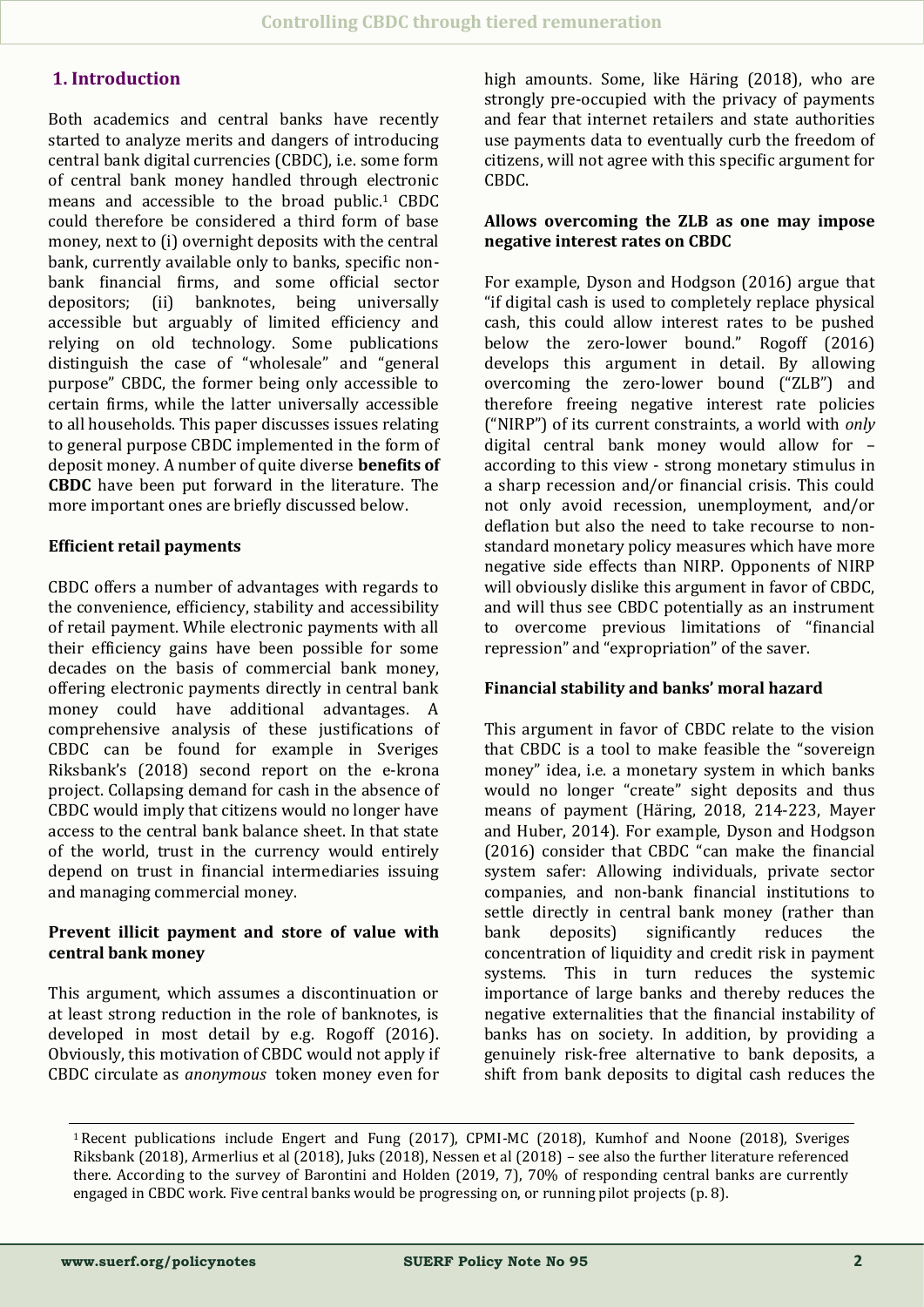need for government guarantees on deposits, eliminating a source of moral hazard from the financial system." (See also Huber, 1999, 5-6).

#### **Seignorage income redirected to state (and citizens)**

For example, Dyson and Hodgson argue that CBDC "can recapture a portion of seigniorage and address the decline of physical cash…" Also e.g. Mayer and Huber (2014) give much prominence to the assumed fiscal advantages of sovereign money. They estimate that e.g. in the euro area annual additional state revenues would be in the order of magnitude of more than EUR 100 billion (assuming a pre-2008 interest rate level). Obviously, with the current low levels of interest rates, and the outlook on future interest rates as it is priced in yield curves, this argument has become rather irrelevant for the time being.

To isolate the more obvious, humble case for CBDC, namely that it could serve as an efficient retail mean of payment, from the perceived danger that CBDC leads unintendedly to a sovereign money financial system (as it would boost so much the relative attractiveness of central bank money relative to bank deposits) **it seems essential to be able to steer the issuance of CBDC in such a way that it serves the efficiency of retail** *payments***, without necessarily putting into question the monetary order by making CBDC a major form of** *store of value*. It will be argued in this paper that such a steering is feasible, and with less fundamental change than inherent e.g. in the proposal of Kumhof and None (2018). The well-tested tool of tiered remuneration seems to be a way to ensure that the volume of CBDC will be well-controlled. A system of financial accounts calibrated towards the euro area will illustrate the mechanics and implications of CBDC and will allow presenting flow of funds implications.

#### **2. The structural and cyclical bank disintermediation issue**

CBDC has both found support, and caused strong concerns, with regards to its impact on the structure and scale of bank intermediation. Advocates of "sovereign money" see bank disintermediation as precisely the goal of CBDC. Already Huber (1999, 18), a strong advocate of "sovereign money", had correctly identified the financial account implications of central bank money replacing bank-issued sight deposits. Others have equally strongly rejected the idea of CBDC inflating the central bank balance sheet at the expense of deposit funding of banks. For example, Pollock (2018), in a testimony to the *Subcommittee on Monetary Policy and Trade of the Committee on Financial Services United States House of Representatives*, argues that CBDC would lead to various distortions precisely because of bank disintermediation. In sum, according to Pollock (2018): on one side the central bank would benefit from an unfair competitive advantage in deposit collection and amass undue power and market share (also likely misusing its regulatory powers to further strengthen its unfair advantages), on the other hand it would have competitive disadvantages in credit provision, which it would however ignore, leading to inefficiency, conflicts of interest and financial losses that eventually the taxpayer would have to bear.

CPMI-MC (2018, 2) also express somewhat similar concerns that structurally, CBDC could have negative effects on credit allocation and thereby economic efficiency. Also Carstens (2019) reiterates such worries. Finally, CMPI-MC (2018, 2) emphasizes the cross-border issues that CBDC may create. Indeed, also for banknotes, foreign demand has been a major factor in recent decades (e.g. Jobst and Stix, 2017). According to this view CBDC, if offered in the same perfectly elastic way as banknotes, could facilitate further the cross-border access to central bank money.

Below the creation of CBDC is captured in a financial account system, which very broadly replicates the euro area financial accounts as of Q2 2018 (as provided in the ECB Statistics Warehouse or the ECB Economic Bulletin). The accounts are simplified in particular with regards to netting and that the nonbank financial sectors (OFIs and ICPFs, i.e. "other financial institutions" and "insurance companies and pension funds") have been left away, or been broadly integrated into the household sector. Also, the ECB's asset purchase program is not reflected.

If households substitute banknotes with CBDC, then central bank and commercial bank balance sheets do not really change. However, if households substitute commercial bank deposits with CBDC, then this would imply a funding loss for commercial banks and could lead to "disintermediation" of the banking sector. In particular sight deposits with low remuneration could be expected to shift at least to some extent into riskless CBDC, leading to a loss of commercial banks' funding of equal size. Banks would have to try to offer better conditions on their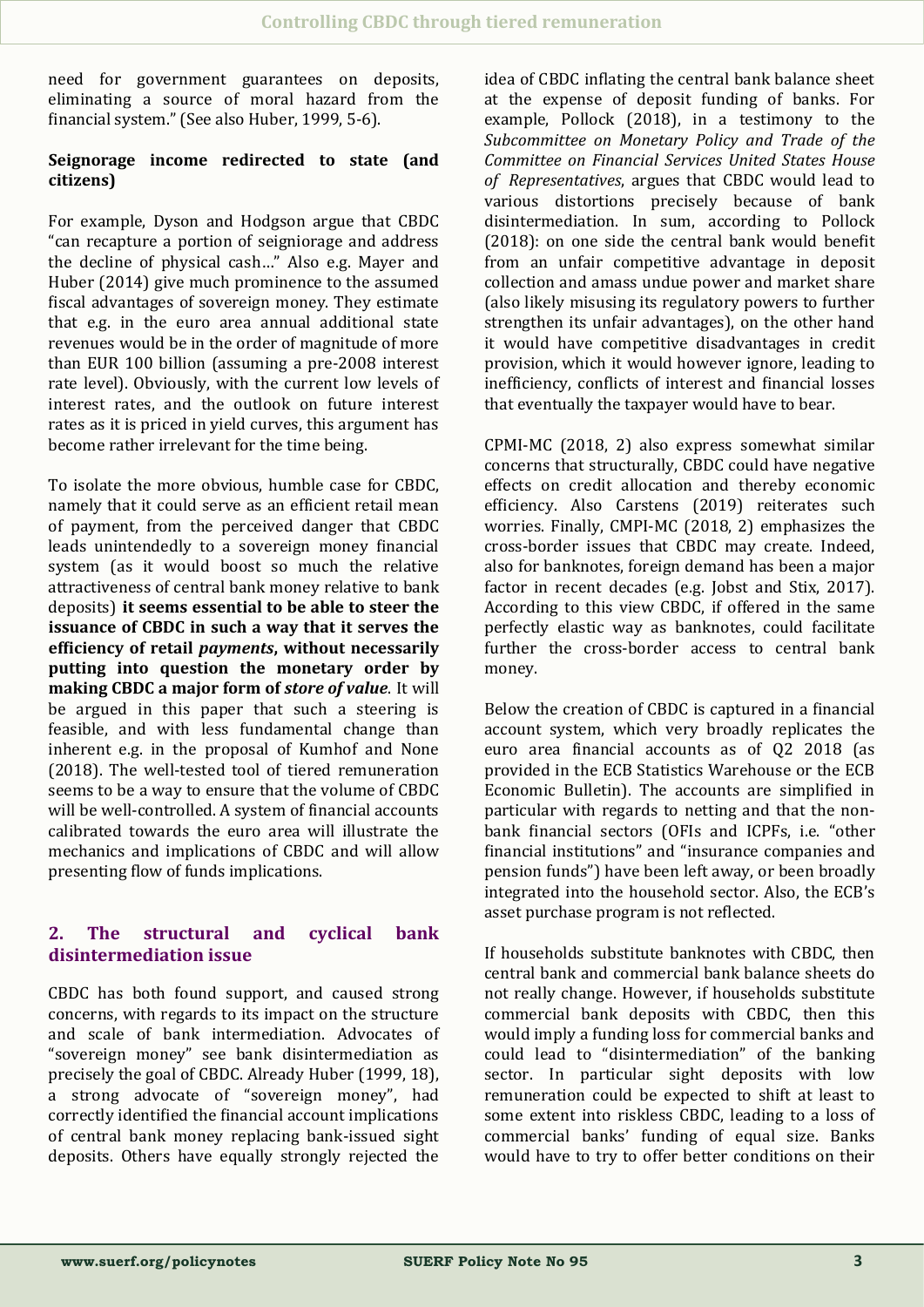deposits in order to protect their deposit base as much as possible – but this would imply higher funding costs for banks and a loss of commercial bank "seignorage". Below, the creation of CBDC has thus been split into two parts: **CBDC1** which substitute banknotes and **CBDC2** which substitute deposits with banks. It seems most likely that indeed CBDC would do both of those, but it is unclear with what weights. The effect of CBDC1 on the rest of the financial accounts is neutral, but the effects of CBDC2 are not: CBDC2 lengthens the central bank balance sheet as central bank credit will have to fill the funding gaps of the banks. The central bank may want to avoid this effect by purchasing government and corporate bonds, whereby the source of the bonds could be either households or banks, being captured in the financial accounts by **S1** and **S2**, respectively. In the former case, it has been assumed here that the households will not keep the money obtained in the form of bank deposits, but would purchase bank bonds that the banks would in addition issue (however, from a financial account perspective, it makes no difference if the purchases of bonds by the central bank from households imply additional deposits with banks or additional capital market investments of households into bank bonds).

While CBDC1 appears uncontroversial as it merely substitutes one form of central bank money into another without changing the rest of the financial system, CBDC2 increases the dependence of banks on central bank credit and decreases sight deposits with the banking system. Both S1 and S2 have positive effects in the sense that they reduce again the dependence of banks on central bank credit. CBDC2 will obviously have effects on funding costs of the banking system, as typically central bank credit and bond issuance are more expensive than the remuneration rate of sight deposits (except in unusual circumstances, as the ones prevailing e.g. in the euro area since 2014, in which obtaining credit from the central bank was partially possible for banks at negative rates, while sight deposits of households with banks remained non-negative). Moreover, a larger recourse to central bank credit could lead to collateral scarcity issues and the question whether the central bank collateral framework becomes so crucial from a credit allocation perspective that one would observe an effective centralisation of the credit provision process. Both effects will be analysed further in the next two subsections.

*Figure 1: Financial accounts representation of CBDC (numbers in trillion of euro)*

| Households, pension and investment funds, insurance companies |    |                 |                         |   |               |  |
|---------------------------------------------------------------|----|-----------------|-------------------------|---|---------------|--|
| <b>Real Assets</b>                                            | 20 |                 | Household Equity        |   | 40            |  |
| Sight deposits                                                | 5  | -CBDC2          |                         |   |               |  |
| Savings + time deposits                                       | 4  |                 | <b>Bank loans</b>       |   | 5             |  |
| <b>CBDC</b>                                                   |    | +CBDC1+CBDC2    |                         |   |               |  |
| <b>Banknotes</b>                                              | 1  | -CBDC1          |                         |   |               |  |
| <b>Bank bonds</b>                                             | 4  | $+51$           |                         |   |               |  |
| Corporate/Government bonds                                    | 7  | $-S1$           |                         |   |               |  |
| Equity                                                        | 8  |                 |                         |   |               |  |
| Corporates                                                    |    |                 |                         |   |               |  |
| Real assets                                                   | 13 |                 | <b>Bonds</b> issued     |   | 3             |  |
| Sight deposits                                                | 2  |                 | Loans                   |   | 8             |  |
| Savings deposits                                              | 1  |                 | Shares / equity         |   | 5             |  |
| Government                                                    |    |                 |                         |   |               |  |
| Real assets                                                   | 11 |                 | Bonds issued            |   | 9             |  |
|                                                               |    |                 | Loans                   |   | 2             |  |
| <b>Commercial Banks</b>                                       |    |                 |                         |   |               |  |
| Loans to corporates                                           | 8  |                 | Sight deposits          | 7 | $-CBDC2$      |  |
| Loans to government                                           | 2  |                 | Savings + time deposits | 5 |               |  |
| Loans to HH                                                   | 5  |                 | Bonds issued            | 4 | $+51$         |  |
| Corp/state bonds                                              | 5  | $-S2$           | Equity                  | 3 |               |  |
| Central bank deposits                                         | 0  |                 | Central bank credit     | 1 | +CBDC2 -S1-S2 |  |
| <b>Central Bank</b>                                           |    |                 |                         |   |               |  |
| Credit to banks                                               | 1. | $+CBDC2 -S1-S2$ | Banknotes issued        | 1 | -CBDC1        |  |
| Corp/Government bonds                                         | 0  | $+51+52$        | Deposits of banks       | 0 |               |  |
|                                                               |    |                 | <b>CBDC</b>             |   | +CBDC1 +CBDC2 |  |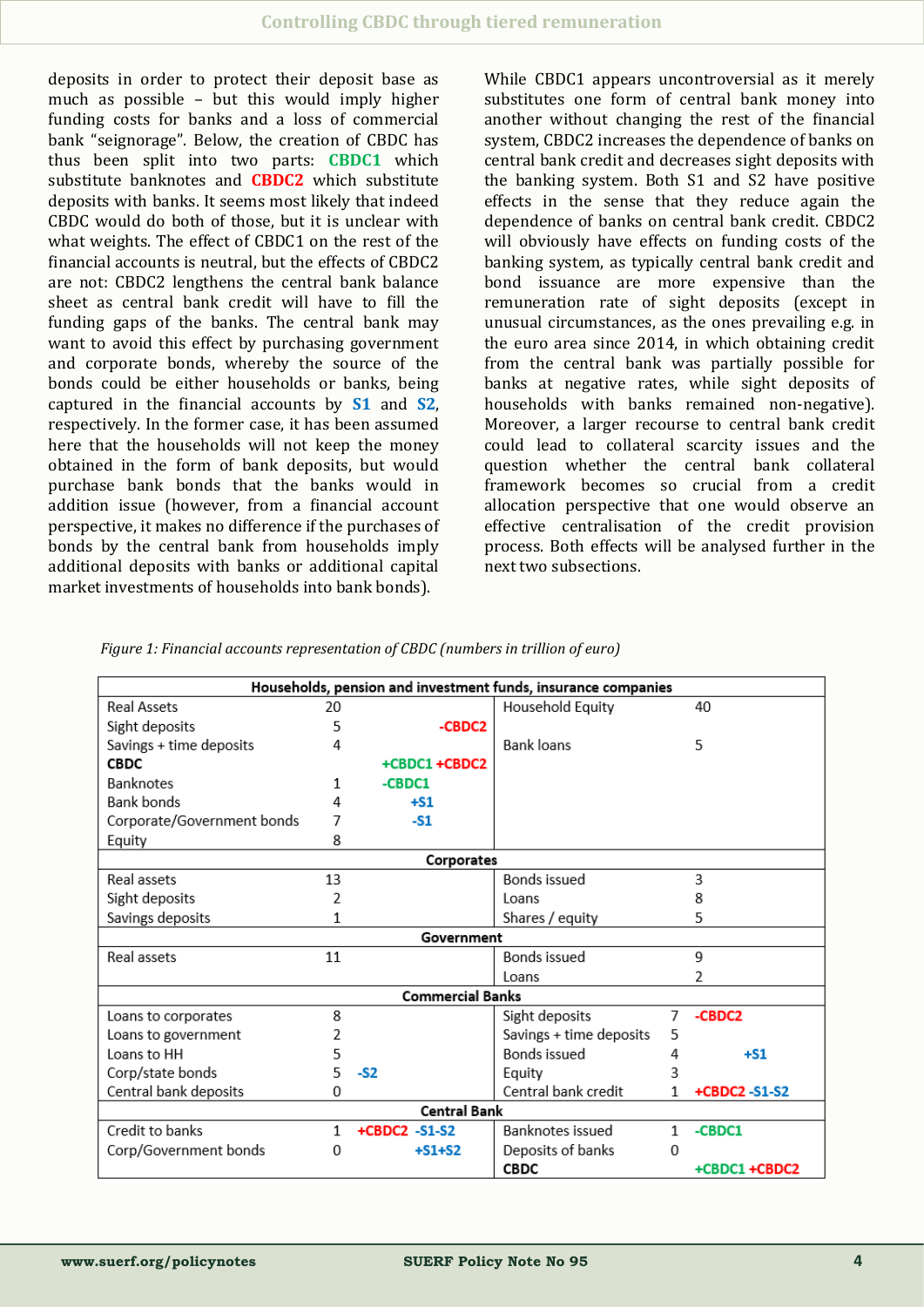#### **Effects on bank funding costs of CBDC2**

Following Juks (2018, section 4.2-4.3), one needs to understand what impact CBDC will have on average funding costs of banks, and therefore on bank lending rates (see also e.g. Engert and Fung, 2017). In addition, it should be understood how this may impact monetary policy interest rate setting of the central bank and the seignorage income of the central bank. Bank funding costs will obviously increase because a cheap funding source (sight deposits) decreases, and more expensive funding sources (central bank credit or bank bond issuance) have to take over. The central bank would have to compensate the implied tightening of financial conditions caused by a decrease of cheap sight deposit financing of banks by *lowering* the monetary policy rate. The extent of the required lowering of short-term interest rates would depend on the size of CBDC2, on the relative share of bank funding in the economy, and on the spread between the other bank funding rates with the monetary policy operations rate. Moreover, substitution effects from bank-based to capital market-based financing of the economy would impact on the overall needed adjustment of central bank rates. The fact that bank funding is only one part of overall funding of the economy implies that the central bank will not reduce the short-term interest rates in a way that bank funding costs are stabilized, but only partially so. Therefore, in the new equilibrium, banks will have lost competitiveness and will lose some market share relative to other forms of funding (though capital markets and non-bank intermediaries).

#### **Increase of banks' reliance on central bank credit, collateral constraints, and centralisation of credit allocation process?**

To what extent could CBDC undermine the decentralised, market-based financing of the real economy by increasing massively the central bank balance sheet, and thereby making it, either via increased central bank securities holdings, or via an increased funding of banks through central bank credit, an important (but potentially inefficient) element of the credit allocation process?

State liabilities can be stores of value for households, in particular if they are matched, in the state balance sheet, by real assets that the state owns. However, probably the state would not want to become a financial intermediary for household savings, which would happen if the state re-invested proceeds from issuing debt to households in the form of financial assets, or in the form of real assets not linked to state tasks, just for the sake or re-investment. This logic may also be applied to central banks in a somewhat different way as central banking starts from the liability side: to the extent they issue means of payment, they need to re-invest the proceeds from doing do. However, the central bank probably does not want central bank money to become a large-scale store of value, i.e. investment vehicle, as this would mean that the central bank would become a financial intermediary. Turning to the asset side of the central bank balance sheet, one may note different views of central banks on what is the best match with its monetary liabilities: The Fed and the Bank of England systematically invested the proceeds from the issuance of banknotes into government paper. The Deutsche Bundesbank in contrast traditionally considered exposures of the central bank to the government as problematic and therefore preferred assets in the form of loans to banks collateralised with high quality securities or bills of exchange.

In view of the outstanding levels of government debt in developed economies (end 2018 levels for e.g. the euro area and UK around 85%; US around 105%; Japan around 235%), and the much lower level of banknotes in circulation so far (around 10% of GDP for advanced economies, and 8% for emerging economies, see e.g. Riksbank, 2018, 6) it would appear that there would be some scope for CBDC2 to be matched on the central bank asset side with higher holdings of government bonds, such that neither (i) the reliance of banks on central bank credit would need to increase, nor (ii) would the central bank have to hold a credit risk intense portfolio of securities. Whether the government bonds would come from the private non-bank sector or from the banks should not matter in the sense that the supply elasticities of the different sectors should reflect the value each sector assigns to government bonds, and therefore buying the bonds from the cheapest sources could naturally be assumed to be welfare maximising. In any case, currently at least the central banks of the UK, Japan and the Euro area hold large QE related portfolios that created large amounts of excess reserves of banks, that would provide scope for CBDC2 of at least the size of banknotes in circulation before reserve scarcity would emerge (without any further purchases of government bonds). Moreover, once the potential for matching CBDC with government exposures would have been exhausted, the central bank can still try to minimise the impact of the lengthening of the central bank balance sheet on the credit allocation process by aiming at diversified exposures to the private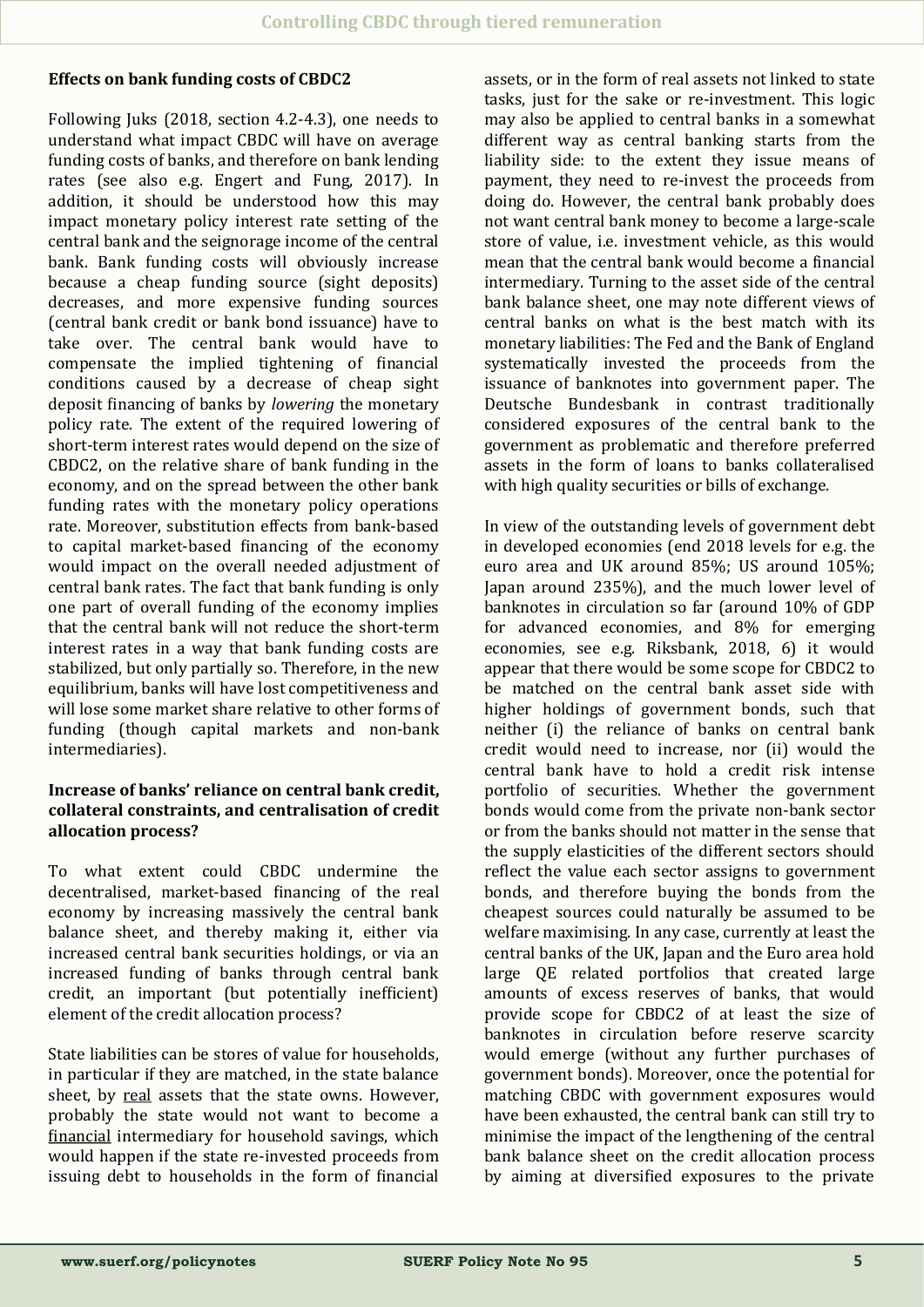sector (e.g. outright holdings of various securities types and issuers proportional to market capitalisation; credit operations with banks against a broad collateral set).

In so far, it could be argued that there is some scope for CBDC2 before the central banks would have to enter or extend particular credit exposures to the private sector, and thereby play a potentially larger role in the credit allocation of the economy, which may eventually be negative for the overall efficiency of the economy. Only if CBDC2 takes even much larger dimensions, such as desired by the promotors of sovereign money, then an issue relating to the centralisation of credit would emerge.

#### **Cyclical bank disintermediation through CBDC**

Mersch (2018), amongst others, has emphasized the destabilizing effects of CBDC in a financial crisis, namely its facilitation of a run on the banking system. CPMI-MC (2018, 2) also supports the view that CBDC could make worse bank run dynamics in a crisis. A run on commercial banks can take three forms in principle2, if one makes the distinction from the perspective of where the deposits flow to, namely: "R1", into deposits with other banks, i.e. within the banking system; "R2", into banknotes, i.e. the classical physical bank run where queues could arise in front of bank branches and ATMs; "R3", into non-bank deposits with the central bank, which in the past decades was limited to deposits of official sector institutions, but in the future could be facilitated by CBDC. Note that R2 and R3 are observable in aggregate accounts while R1 is not. Indeed, R1 does not become visible in the aggregate accounts until the bank benefitting from deposit inflows has paid back all of its central bank credit. Moreover, R1 would have to be extracted from the excess reserves of banks which are also influenced by R2 and R3 (and, in reality, there are obviously not only two banks).

#### **3. A two-tier remuneration system for CBDC**

E.g. Kumhof and Noone (2018, 34) are well aware of the possibility to address CBDC's potential structural

and cyclical bank disintermediation through applying unattractive and/or negative interest rates on CBDC. However, they are skeptical that the tool of negative interest rates will always be sufficiently effective in crisis times, also because of political constraints on imposing highly negative rates. In this section, it is proposed to solve the problem of political acceptance of very low interest rates on CBDC by differentiating remuneration according to the amount of deposits held, i.e. "tiering". Actually, such reserve tiering systems have often been applied by central banks for the remuneration of deposits, and exactly for the purpose to control the total amount of deposits. Under such a system, a relatively attractive remuneration rate is applied up to some quantitative ceiling, while a lower interest rate is applied for amounts beyond the threshold. The Eurosystem has applied such tiering systems for deposit accounts of public sector institutions, notably of domestic government and foreign central banks or sovereign wealth funds. Regarding the remuneration of *government deposits*, for example, article 5 of the Eurosystem's DALM guideline<sup>3</sup> specifies that a twotier system applies as follows:

- *1. Remuneration of government deposits shall be subject to the following ceilings: (a) for overnight deposits, the unsecured overnight market rate; (b) for fixed term deposits, the secured market rate or, if not available, the unsecured overnight market rate.*
- *2. On any calendar day, the total amount of overnight and fixed term deposits of all governments with an NCB exceeding the higher of either: (a) EUR 200 million; or (b) 0,04 % of the gross domestic product of the Member State in which the NCB is domiciled, shall be remunerated with an interest rate of zero per cent. If the deposit facility rate on this day is negative, then an interest rate no higher than the deposit facility rate shall apply.'*

Similarly, the Eurosystem reserve management services (ERMS<sup>4</sup>), granting accounts to foreign central banks and public sector funds, also typically foresee the differentiation between a more attractive

<sup>4</sup> <https://www.ecb.europa.eu/paym/erms/html/index.en.html>

<sup>2</sup>Juks (2018, section 5) also distinguishes three forms of runs, although not identical ones. Still the conclusions are rather similar.

<sup>3</sup>GUIDELINE OF THE EUROPEAN CENTRAL BANK of 20 February 2014 on domestic asset and liability management operations by the national central banks (ECB/2014/9), as amended by GUIDELINE OF THE EUROPEAN CENTRAL BANK of 5 June 2014 amending Guideline ECB/2014/9 on domestic asset and liability management operations by the national central banks (ECB/2014/22).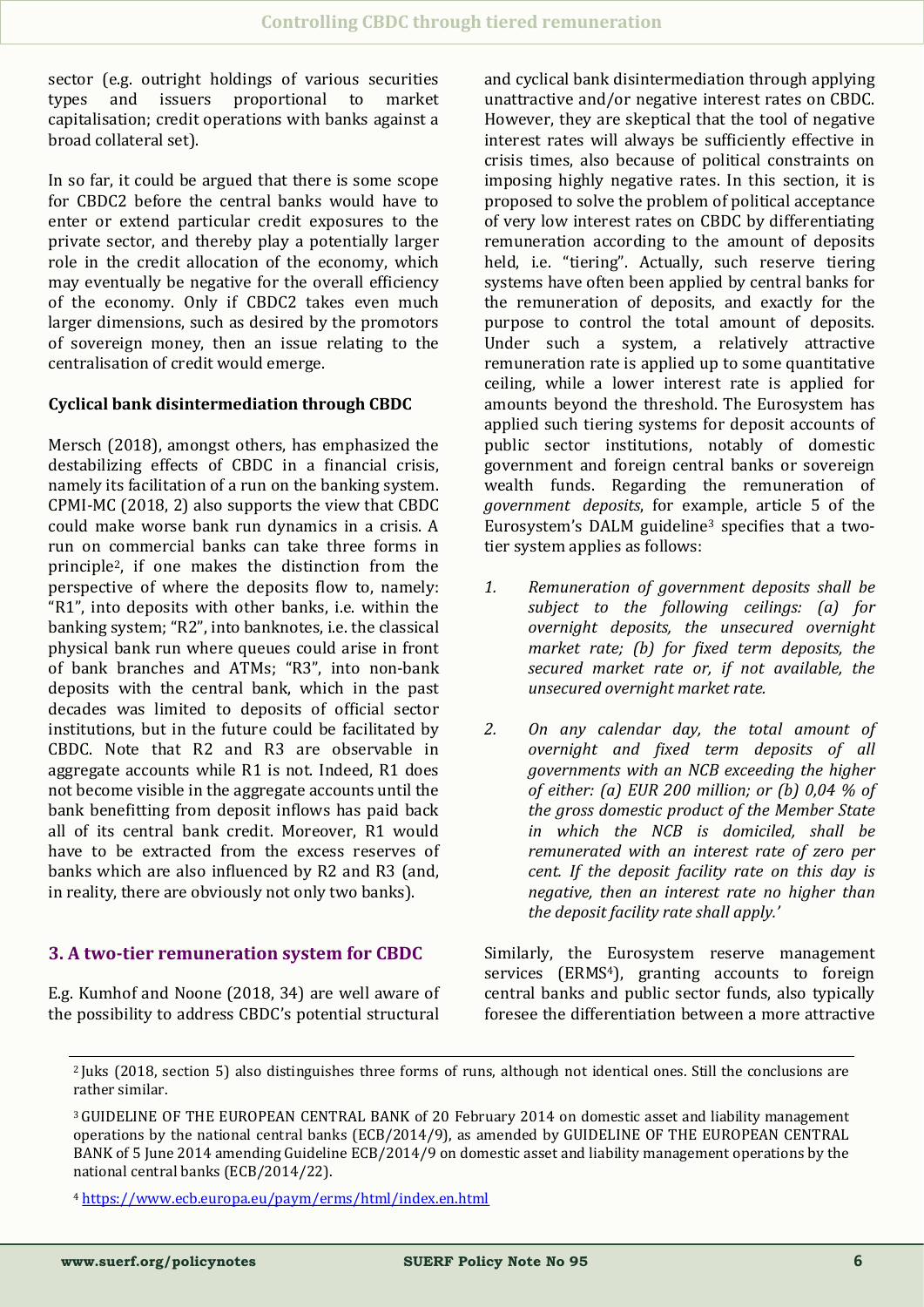rate applying up to some limit, and a less attractive one without limits. If the remuneration rate for tier two deposits is sufficiently unattractive, then the amount of such deposits should be low, or even zero. The central bank should also be able to counter, through an as aggressive as needed lowering of tier two remuneration rates, the inflow of additional deposits in a financial crisis context.

In sum: central banks have ample experience with tiered remuneration systems. These could be readily applied to deposit-based CBDC and could address the structural and the financial crises related bank disintermediation issues without exposing households using CBDC for payment purposes to (perceived) final repression. Of course, an undue structural or transitionary increase in CBDC at the expense of banks could also be addressed by a single tier system in which the interest rate applying to CBDC in general would be sufficiently low (or temporarily lowered). However, a two-tier system seems to have important advantages:

- It allows assigning the **payment function of money to tier one CBDC**, while the **store of value function would be assigned to tier two**, and would essentially be dis-incentivized through an unattractive remuneration rate. Indeed, central bank money should probably not become a large-scale store of value, i.e. a major form of investment of households, as this eventually implies that the central bank would become an investment intermediary of the economy (for which it has no particular qualification).
- It ensures that **CBDC is attractive** to have in principle for all households, **as reliance on tier one CBDC never needs to be disincentivized by a particularly low remuneration rate**.
- A two-tier system allows **better steering of the amount of CBDC**, which provides additional confidence into the manageability of the introduction of CBDC.
- As mentioned above, it avoids that in a crisis situation, one would need to push into negative territory the remuneration of *all* CBDC. Thereby **tiering reduces the scope for popular criticism of the central bank (e.g. of financial repression, expropriation of money holders, etc.)**. The central bank would need to communicate clearly at an early stage

that the remuneration of tier two CBDC may be made unattractive. For tier one CBDC, the central bank can commit to never charge negative rates.

The central bank could also provide a **commitment with regard to the quantity of tier one CBDC**. For example, it could promise to always provide per capita a tier one quota of e.g. EUR 3000, implying an amount of total tier one CBDC for households of around EUR 1 trillion (assuming an eligible euro area population of 340 million; the allowances of minors could be either set to zero or they could be allocated to a parent's CBDC account). To recall: banknotes in circulation in the euro area are somewhat above EUR 3500 per capita (summing up currently to around EUR 1.2 trillion); securities holdings of the Eurosystem (including both investment and policy portfolios) are currently around EUR 3 trillion; and the banking system has excess reserves close to EUR 2 trillion. Everything else unchanged, there would thus still be no need for large scale credit operations with banks if CBDC of a total amount of EUR 1 trillion would be issued now. The central bank could moreover commit to increase the tier one CBDC quota when the amount of banknote in circulation decreases. An amount of EUR 3000 for tier one CBDC could be interpreted as covering the average monthly net income of euro area households, such that the normal payment function of money would be covered. CBDC tier one allowances for companies would not necessarily have to be high, as it could be argued that the main objective of CBDC is to serve citizens. When estimating how tier one CBDC allowances would be translated into total CBDC volumes, it should on one side be taken into account that not all CBDC accounts will be opened rapidly, and maybe some households will never open an account, or will not hold the full tier one allowance on the account. On the other side, some households will be willing to hold tier two allowances.

For corporates (financial non-banks and nonfinancials), the tier 1 allowance could be set to zero, or alternatively it could be calculated to be proportional to some measure of their size and thereby presumed payment needs. Simplicity and controllability of the assignments would be essential. If foreigners would be eligible to open accounts, then they would always have a tier one ceiling of zero. Finally, a deposit based CBDC framework could in principle be complemented by an anonymous tokenbased CBDC. If so, then the anonymous token-based part would be remunerated at the same level as account-based tier two CBDC.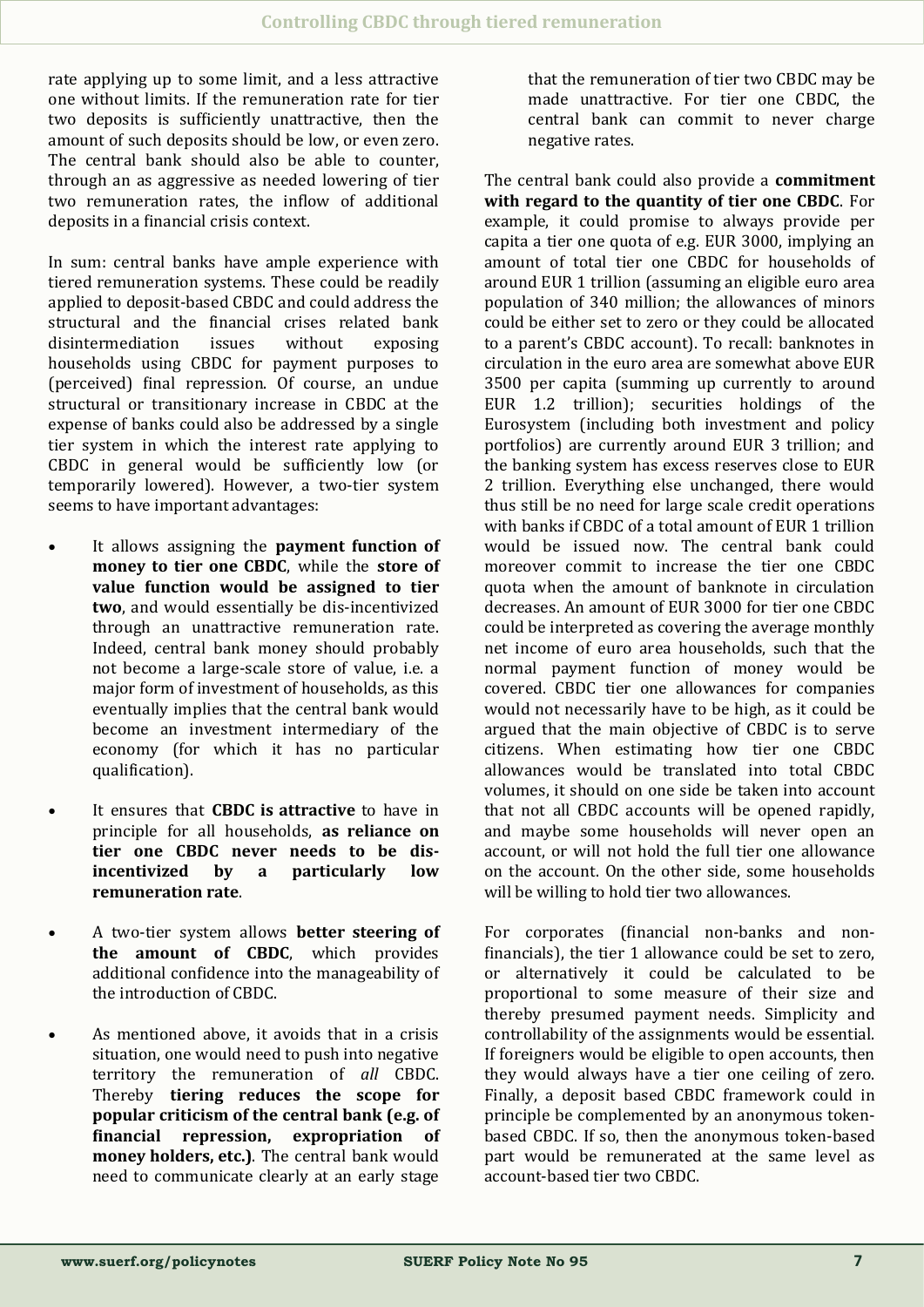The tier 1 remuneration rate  $r_1$  could be set in principle at a relatively attractive level, which could be the rate of remuneration of banks' excess reserves, and it could in addition be specified that it could never fall below zero. Tier 1 CBDC could even be remunerated at the central bank target short term market interest rate (the operational target rate). This would make tier 1 CBDC certainly more attractive than sight deposits with banks, as the latter rarely have such a remuneration and since banks may be considered, despite deposit insurance, as slightly less secure than the central bank. Still, as tier 1 deposits are limited, this should not lead to a dislocation of deposits beyond the aggregate ceiling. The tier 2 remuneration rate  $r_2$  should be set such that tier 2 deposits are rather unattractive as store of value, i.e. less attractive than bank deposits or other short-term financial assets, even when taking into account risk premia. The two rates could co-move in parallel with policy interest rates, with in addition some special provision when the zero lower bound territory is approached. The rates would themselves not be regarded as policy rates. Moving the rates would simply serve keeping a similar spread over time to other central bank rates, and thus in principle to other market rates. This would stabilize over time the incentives to hold CBDC (except in crisis situations in which r<sub>2</sub> should be even lower compared to  $r_1$ ). Of course, the existence of banknotes, which are invariably remunerated at zero, creates a variable spread between the remuneration of banknotes and CBDC, which may also have quantitative effects on both.

Initially, for example the following remuneration could be considered by the ECB:  $\mathbf{r}_1 = \text{max}(\mathbf{i}_{\text{DFR}}, \mathbf{0})$ ;  $r_2 = (i_{\text{DFR}} - 2\%)$ , i.e. r1 would equal the rate of remuneration of excess reserves, with however a zero lower bound applying, while r2 would be two percentage points below the remuneration of excess reserves, however without floor. Alternatively, the remuneration rate of tier two could be set to never exceed zero, but to get negative when the deposit facility rate falls below 2%, i.e.  $r_2 = Min(0, i_{DFR} -$ **2%)**. This would ensure that tier two CBDC is never more attractively remunerated than banknotes in circulation. Moreover, the remuneration rate of tier two CBDC could be lowered exceptionally in crisis times, i.e. such as to be lower than what would be implied by the remuneration formulas mentioned

above, such as to prevent a run on the banking system into CBDC.

#### **4. Conclusions**

This paper tried to further demystify CBDC, also by representing it in a simple system of financial accounts which allows capturing its flow of funds implications. Moreover, the paper revisited the question how to address the risk, rightly stressed in the literature, that CBDC could structurally, or cyclically (in relation to financial crises) disintermediate the banking system. A simpler and less innovative alternative to the approach of Noone and Kumhof (2018) is developed, which relies on a tiered remuneration of CBDC, in line with long-tested central bank logic and practice. It was at the same time acknowledged that the control of CBDC quantities is not equivalent to the control of the impact of CBDC on the financial system, since CBDC might be a catalyst for the further shrinkage of bank balance sheet at the benefit of non-bank intermediaries, in particular if CBDC accounts offer relatively comprehensive account services such that many households may no longer feel a need to have a deposit accounts with banks.

As remarked by Carstens (2019, 10), central banks are not there to "put a brake on innovations just for the sake of it", but to ensure that implications of major changes are well understood so "that innovations set the right course for the economy, for businesses, for citizens, for society as a whole". From this perspective, this paper may suggest that central banks could be somewhat open to studying CBDC, although the overall business case<sup>5</sup> and the precise risks to change the financial system in a disruptive way need further analysis. This conclusion seems similar to the one of Juks (2018), although Juks is less assertive on the tools to address possible unwarranted effects of the introduction of CBDC. The overall business case for CBDC will also still depend on preferences of households as money users and voters. In progressive countries, in which the demand for banknotes falls rapidly and in which conspiracy theories about a deliberate attempt of authorities to strengthen control of citizens and/or enhance the ability to exert financial repression power through the discontinuation of banknotes may be less

<sup>&</sup>lt;sup>5</sup> In this note, it was assumed that CBDC would be a success, and that it could even be such a success as to threaten bank commercial intermediation. This is the scenario that has worried prominent central bankers. Others have however provided valid arguments questioning the business case of CBDC, and have recalled episodes from the 1990s in which earlier related initiatives failed (see Leinonen, 2019).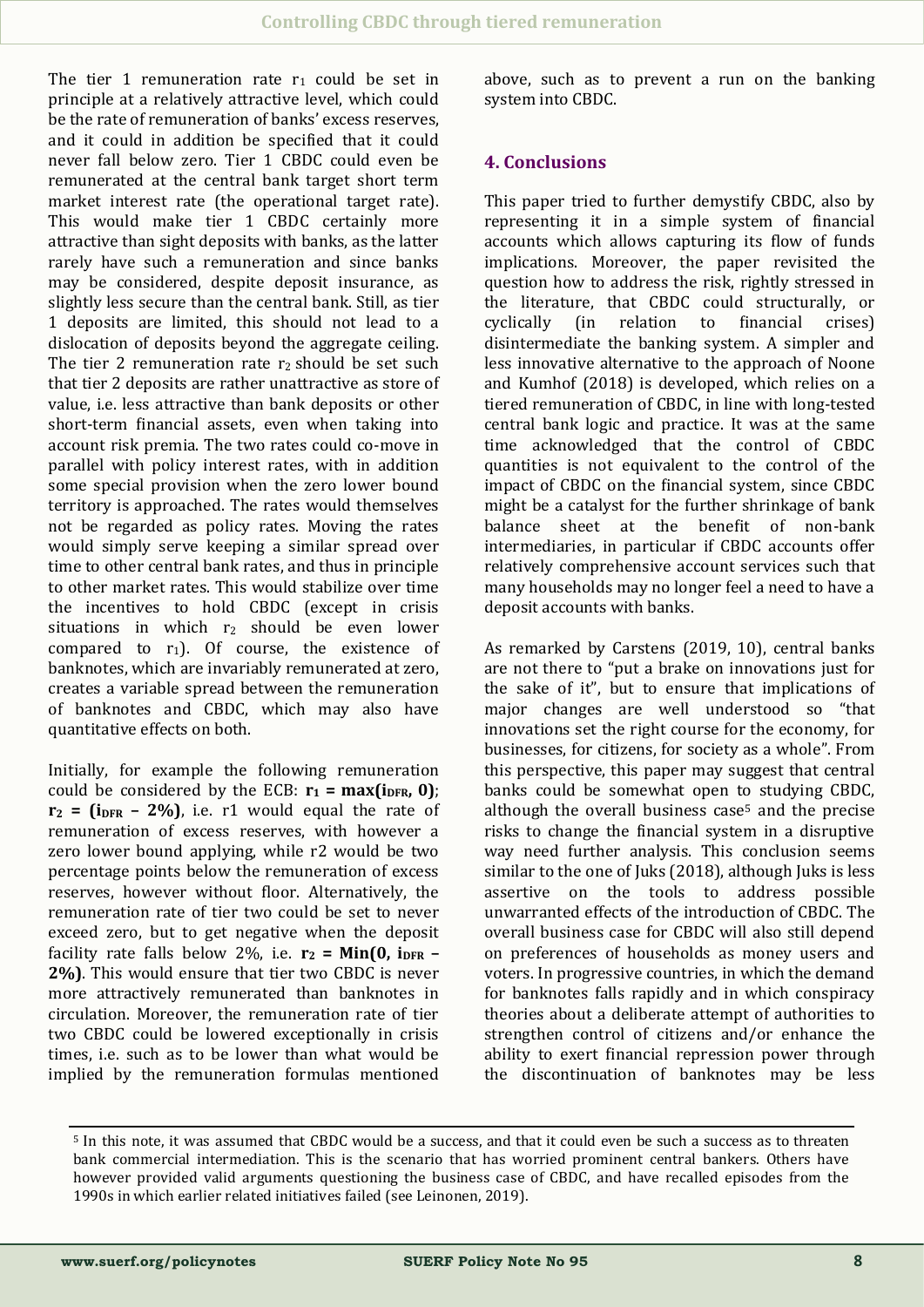popular, a business case for CBDC seems relatively plausible. In contrast, in countries which are, with regard to money, conservative and emotional, and are possibly even characterized by mistrust into central banking, introducing CBDC would probably have more costs than benefits until sentiments change.

#### **References**

Barrdear, J. and M. Kumhof (2016), "The macroeconomics of central bank issued digital currencies", Bank of England, Staff Working Paper No. 605.

Barontini, C. and H. Holden (2019), "Proceeding with caution – a survey on central bank digital currencies", BIS Paper No. 101.

Bindseil, U. and M. Corsi, B. Sahel and A. Visser (2017), "The ECB collateral framework explained", ECB occasional paper nr. 189.

Cabrero, A., G. Camba-Mendez, A. Hirsch, F. Nieto (2002), "Modelling the daily banknotes in circulation in the context of the liquidity management of the ECB", ECB WP 142.

Carstens, A. (2019), "The future of money and payments", Speech held in Dublin, 22 March 2019.

Coeuré, B. (2018), "The future of central bank money", Speech, Geneva, 14 May 2018.

Dyson, B. and G. Hodgson (2016), "Digital cash: why central banks should start issuing electronic money," Positive Money.

Engert, Walter and Ben S. Fung (2017), "Central bank digital currencies: motivations and implications", Staff Discussion Paper 2017-16, Bank of Canda.

European Central Bank (2016), Guideline (EU) 2016/2249 of the European Central Bank of 3 November 2016 on the legal framework for accounting and financial reporting in the European System of Central Banks (ECB/2016/34) (recast), published in the Official Journal of the European Union L 347/37, 20December 2016. "

Häring, N. (2018), *Die Abschaffung des Bargelds und die Folgen*, Bastei Lübbe Taschenbuch.

Huber, J. (1999), "A proposal for supplying the nations with the necessary means in a modern monetary system," Der Hallesche Graureiher 99 – 3, Revised version October 1999.

Jobst, C. and H. Stix (2017), "Doomed to disappear? The surprising return of cash across time and across countries", CEPR Discussion Paper No. DP12327.

Juks, R. (2018), "When a central bank digital currency meets private money: effects of an e-krona on banks", Sveriges Riksbank Economic Review, 2018:3, 79-98.

Kumhof, M. and C. Noone, (2018), "Central bank digital currencies - design principles and balance sheet implications", Bank of England, Staff Working Paper No. 725.

Leinonen, H. (2019), "Electronic central bank cash: to be or not to be", Journal of Payments Strategy & Systems, 13, 20-31.

Mayer, T. and R. Huber (2014), *Vollgeld. Das Geldsystem der Zukunft. Unser Weg aus der Finanzkrise*. Tectum.

Mersch, Y. (2017), Digital base money: An assessment from the ECB perspective, ECB.

*continued*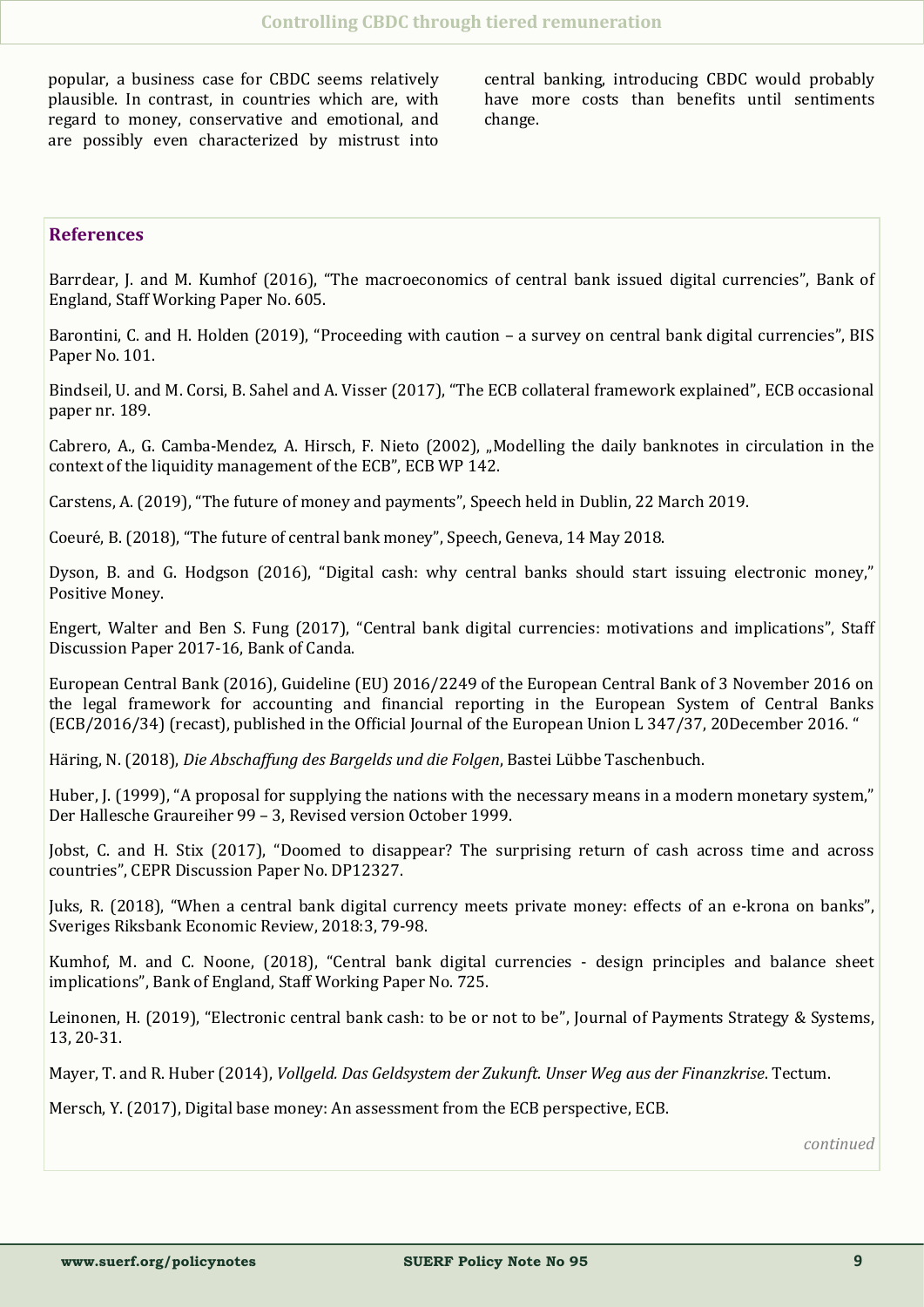Mersch, Y. (2018), Virtual or virtueless? The evolution of money in the digital age, Lecture at the Official Monetary and Financial Institutions Forum, London, 8 February 2018.

Nessen, M., P. Sellin and P.A. Sommar (2018), "The implications of an e-krona for the Riksbank's operational framework for implementing monetary policy", Sveriges Riksbank Economic Review, 2018:3, 29-42.

Pollock, Alex J. (2018), Testimony to the Subcommittee on Monetary Policy and Trade of the Committee on Financial Services, United States House of Representatives, Hearing on "The future of money: Digital currency, July 18, 2018.

Sveriges Riksbank (2017): The Riksbank's e-krona project – Report 1, September.

Sveriges Riksbank (2018): The Riksbank's e-krona project – Report 2, October.

#### **About the author**

**Ulrich Bindseil** has been Director General of Market Operations at the European Central Bank (ECB) since May 2012, after serving as Deputy Director General of the same department from 2009 to 2012. Prior to that, he was Head of the ECB's Risk Management Division. The ECB's Directorate General Market Operations is responsible for implementing monetary policy (e.g. Eurosystem credit operations, collateral and counterparty frameworks, outright purchase programs) and for the management of the ECB's foreign reserves and investment portfolios. After completing his studies in economics, Ulrich Bindseil joined central banking in 1994, namely in the Economics Department of the Deutsche Bundesbank. Bindseil's publications include "Monetary Policy Operations and the Financial System" (OUP, 2014) and "Central Banking Before 1800 – A Rehabilitation" (OUP, forthcoming).